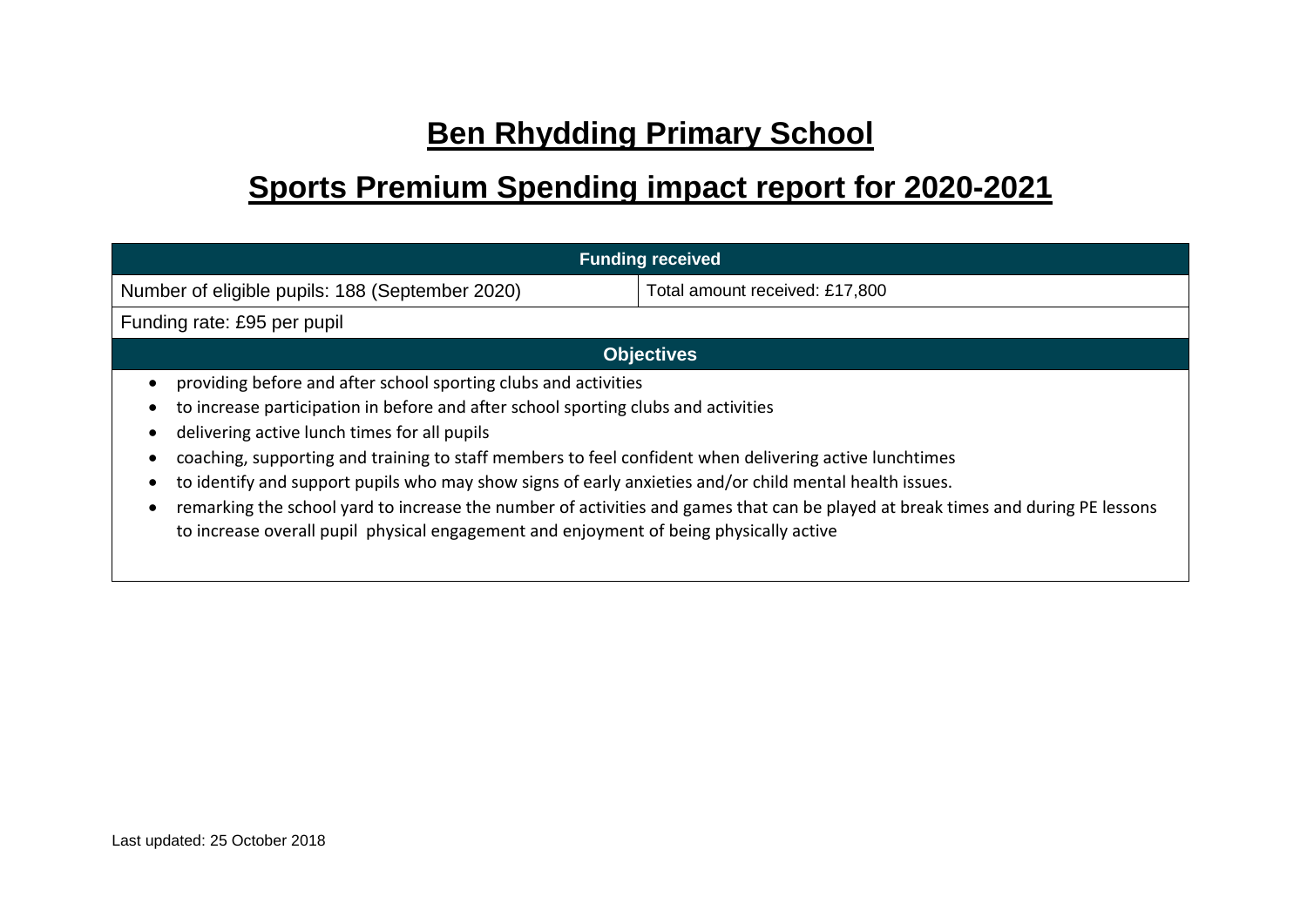| Meeting national curriculum requirements for swimming and water safety.                                                                                                                                                        |                                                                                                                                                                                                                                                                                                                                                                                                                                                                                                                                                                        |
|--------------------------------------------------------------------------------------------------------------------------------------------------------------------------------------------------------------------------------|------------------------------------------------------------------------------------------------------------------------------------------------------------------------------------------------------------------------------------------------------------------------------------------------------------------------------------------------------------------------------------------------------------------------------------------------------------------------------------------------------------------------------------------------------------------------|
| What percentage of your current Year 6 cohort swim competently, confidently and proficiently<br>over a distance of at least 25 metres?                                                                                         | 29/31 pupils in the current Y6 cohort can swim<br>confidently and proficiently over a distance of 25m.<br>The 2 pupils who have not yet met this standard are<br>currently attending swimming lessons with the Y5<br>pupils. Swimming, as with all other aspects of the<br>school curriculum was suspended during the autumn<br>and spring term of 2020-21 due to covid-19.<br>Swimming lessons were reintroduced in May 2021.<br>Currently 94% of the Y6 cohort have met the<br>standard. It is hoped that by the end of the summer<br>term this figure will be 100%. |
| What percentage of your current Year 6 cohort use a range of strokes effectively [for<br>example, front crawl, backstroke and breaststroke]?                                                                                   | 94% (29/31)<br>Two Y6 pupils are receiving additional swimming lessons<br>with Y5 up until the end of the summer term to try and<br>reach this standard.                                                                                                                                                                                                                                                                                                                                                                                                               |
| What percentage of your current Year 6 cohort perform safe self-rescue in different water-<br>based situations?                                                                                                                | 94% (29/31)<br>Two Y6 pupils are receiving additional swimming lessons<br>with Y5 up until the end of the summer term to try and<br>reach this standard.                                                                                                                                                                                                                                                                                                                                                                                                               |
| Schools can choose to use the Primary PE and Sport Premium to provide additional provision<br>for swimming but this must be for activity over and above the national curriculum<br>requirements. Have you used it in this way? | <b>No</b>                                                                                                                                                                                                                                                                                                                                                                                                                                                                                                                                                              |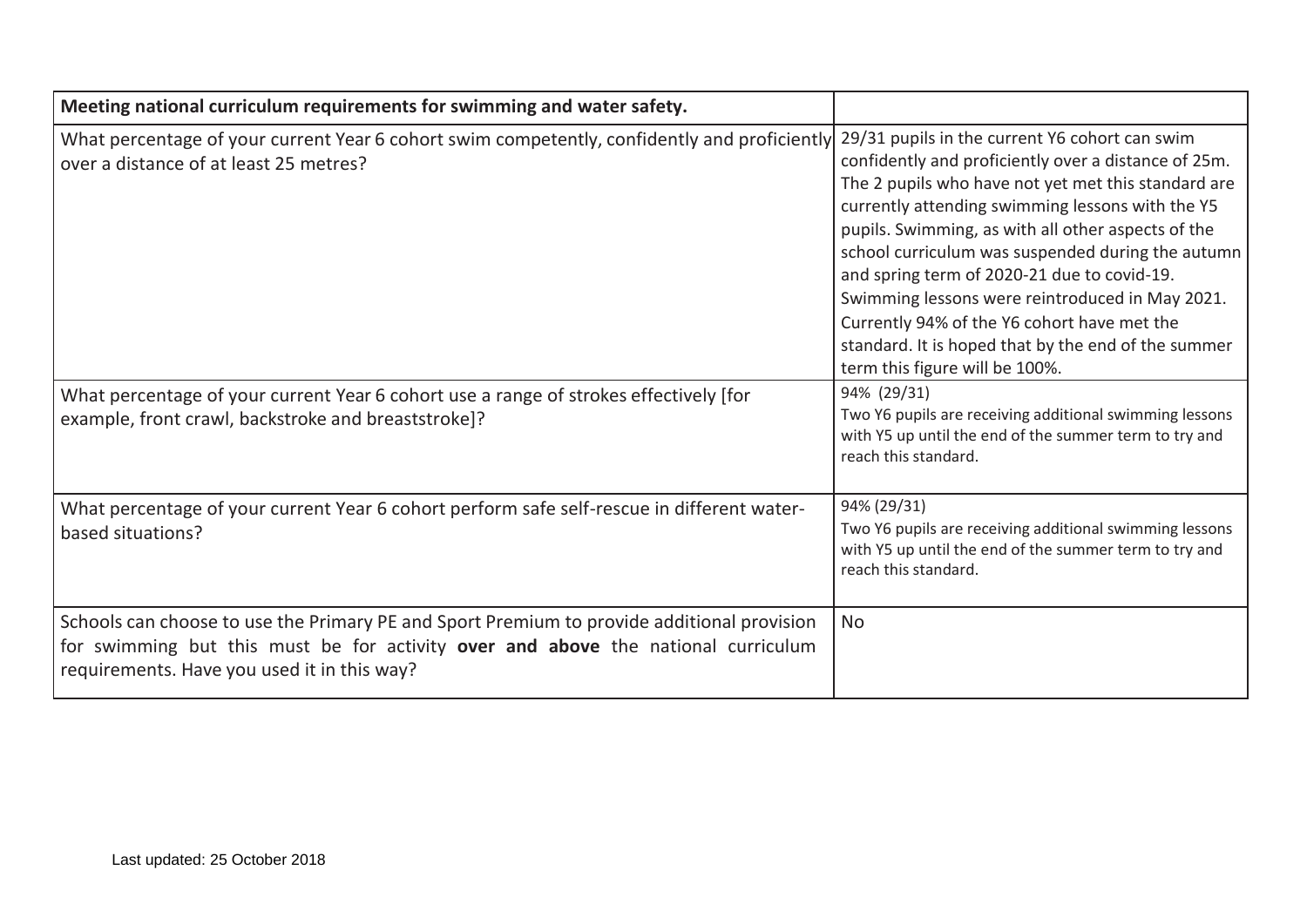## Objective one: Engaging all pupils in regular physical activity

Percentage of total spending

Planned £17,800 = 100% Actual £13,161 =  $73.9\%$ 

| <b>Intent</b>                                                                                                                                                                                                                                                                                                                                                                                                                                                                                                                                                                                                                                                                                                                                     | <b>Funding spent</b><br><b>Planned</b><br><b>Spent Not spent</b>           | <b>Evidence and impact</b>                                                                                                                                                                                                                                                                                                                                                                                                         | <b>Sustainability and suggested</b><br>next steps                                                                                                                                                                          |
|---------------------------------------------------------------------------------------------------------------------------------------------------------------------------------------------------------------------------------------------------------------------------------------------------------------------------------------------------------------------------------------------------------------------------------------------------------------------------------------------------------------------------------------------------------------------------------------------------------------------------------------------------------------------------------------------------------------------------------------------------|----------------------------------------------------------------------------|------------------------------------------------------------------------------------------------------------------------------------------------------------------------------------------------------------------------------------------------------------------------------------------------------------------------------------------------------------------------------------------------------------------------------------|----------------------------------------------------------------------------------------------------------------------------------------------------------------------------------------------------------------------------|
| Continued employment of a Sports<br>$\bullet$<br>Coach/Wake up and Shake up Coach<br>September 2020<br>Provide children with opportunities<br>to experience a range of sports<br>within the wake up and shake up<br>sessions<br>Raise fitness levels and enjoyment of<br>being active and participating in<br>sport<br>Develop range of fine and gross<br>motor skills, balance and<br>coordination required for<br>participating successfully in a range<br>of striking, invasion and track based<br>sports and games<br>Develop children's understanding of<br>the tactics and strategies required to<br>participate in a range of individual<br>and competitive sports<br>Develop an understanding of 'fair<br>play' and 'rules' as well as an | Planned spend £10,000<br>Spent due to Covid-19<br>£5940<br>Not spent £4060 | Wake up and Shake up<br>club reintroduced in the<br>summer term. Now up and<br>running (15 pupils on<br>register, approximately 12<br>attend each session)<br>Active lunch times<br>reintroduced in the<br>summer term and now up<br>and running<br>Sport equipment now<br>purchased and being used<br>for active lunch times and<br>after school clubs (as well<br>as tear group bubbles<br>under covid management<br>procedures) | To continue promoting<br>wake up and shake up to<br>attracted more pupils<br>when Covid RAs and<br>management procedures<br>are relaxed (max number<br>due to Covid is currently<br>restricted to 15 pupils if<br>inside). |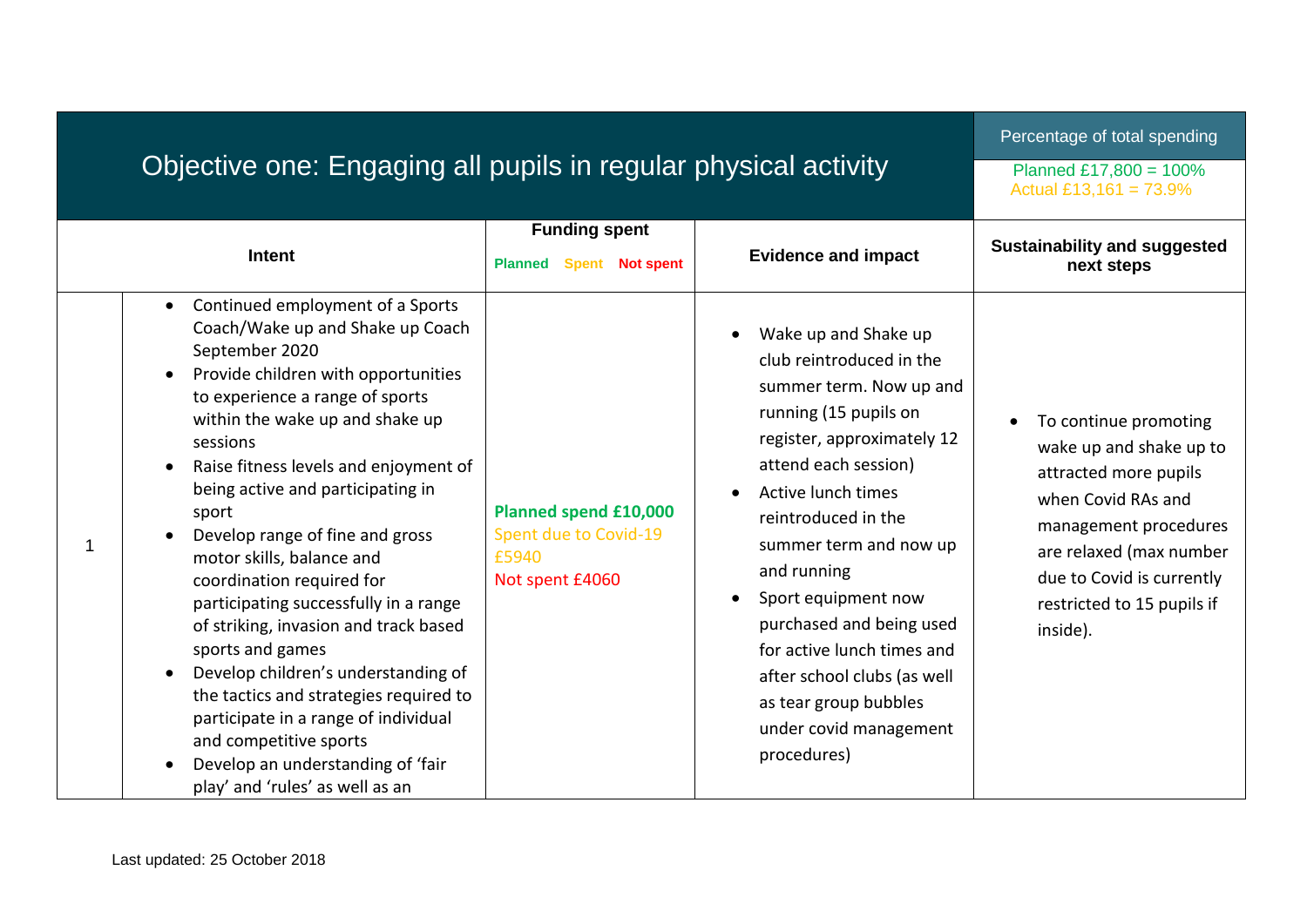|                | appreciate of the performance of<br>others<br>Develop a greater understanding of<br>$\bullet$<br>how exercise effects the body and<br>the benefits this can bring                                                                                                                                                                                                                                                                                                                                                                                                                                                                                                                                                                                                                                                                                                |                                                                                                                                                                                                                          |                                                                                                                                                                                                                                                                                                                                                              |                                                                                                                                                                                                                                                                                                                                                                                                                                                                                                                                           |
|----------------|------------------------------------------------------------------------------------------------------------------------------------------------------------------------------------------------------------------------------------------------------------------------------------------------------------------------------------------------------------------------------------------------------------------------------------------------------------------------------------------------------------------------------------------------------------------------------------------------------------------------------------------------------------------------------------------------------------------------------------------------------------------------------------------------------------------------------------------------------------------|--------------------------------------------------------------------------------------------------------------------------------------------------------------------------------------------------------------------------|--------------------------------------------------------------------------------------------------------------------------------------------------------------------------------------------------------------------------------------------------------------------------------------------------------------------------------------------------------------|-------------------------------------------------------------------------------------------------------------------------------------------------------------------------------------------------------------------------------------------------------------------------------------------------------------------------------------------------------------------------------------------------------------------------------------------------------------------------------------------------------------------------------------------|
| $\overline{2}$ | To continue to provide and replenish<br>$\bullet$<br>sports equipment for active lunch<br>times and to enhance the PE<br>resources for children to use in<br>lessons and during playtimes.<br>Replace broken / incomplete sets of<br>$\bullet$<br>equipment.<br>To remark the yard and buy<br>additional playground furniture e.g. a<br>target and tennis wall (back boards<br>to be mounted on the schools<br>internal fencing).<br>Provide children with opportunities<br>to experience a range of sports<br>within the PE lesson and at<br>playtimes.<br>Provide children with opportunities<br>$\bullet$<br>to experience a range of sports<br>within the PE lesson and at<br>playtimes.<br>Raise fitness levels and enjoyment of<br>$\bullet$<br>being active and participating in<br>sport<br>Develop range of fine and gross<br>motor skills, balance and | <b>Planned £300</b><br>Spent £300<br>Planned £5000.00 (yard<br>markings)<br>Spent £4495<br>Not spent £5.00<br>Planned £500.00 (yard<br>furniture - target<br>boards, basketball<br>hoops)<br>Spent £426<br>Not spent £74 | PE stock cupboard<br>inventory completed Feb<br>2020. Older equipment<br>circulated within school<br>and broken / unused<br>equipment thrown away<br>or donated.<br>New PE equipment,<br>including balls, bats and<br>skipping ropes purchased.<br>Continue to monitor<br>equipment and ensure<br>broken / incomplete sets<br>are discarded and<br>replaced. | To continue to review<br>yard and sports<br>equipment and replenish<br>as required<br>To ensure all yard space<br>promotes maximum<br>physical activity<br>Ongoing training for all<br>staff, provided by<br><b>Inspiration Tree Sports</b><br>Coaches and the School's<br>PE coordinator improves<br>staff skills and confidence<br>and maximises pupil<br>engagement and<br>enjoyment of being<br>physically active.<br>To complete annual<br>inventory of PE<br>equipment and regularly<br>check for broken /<br>missing equipment and |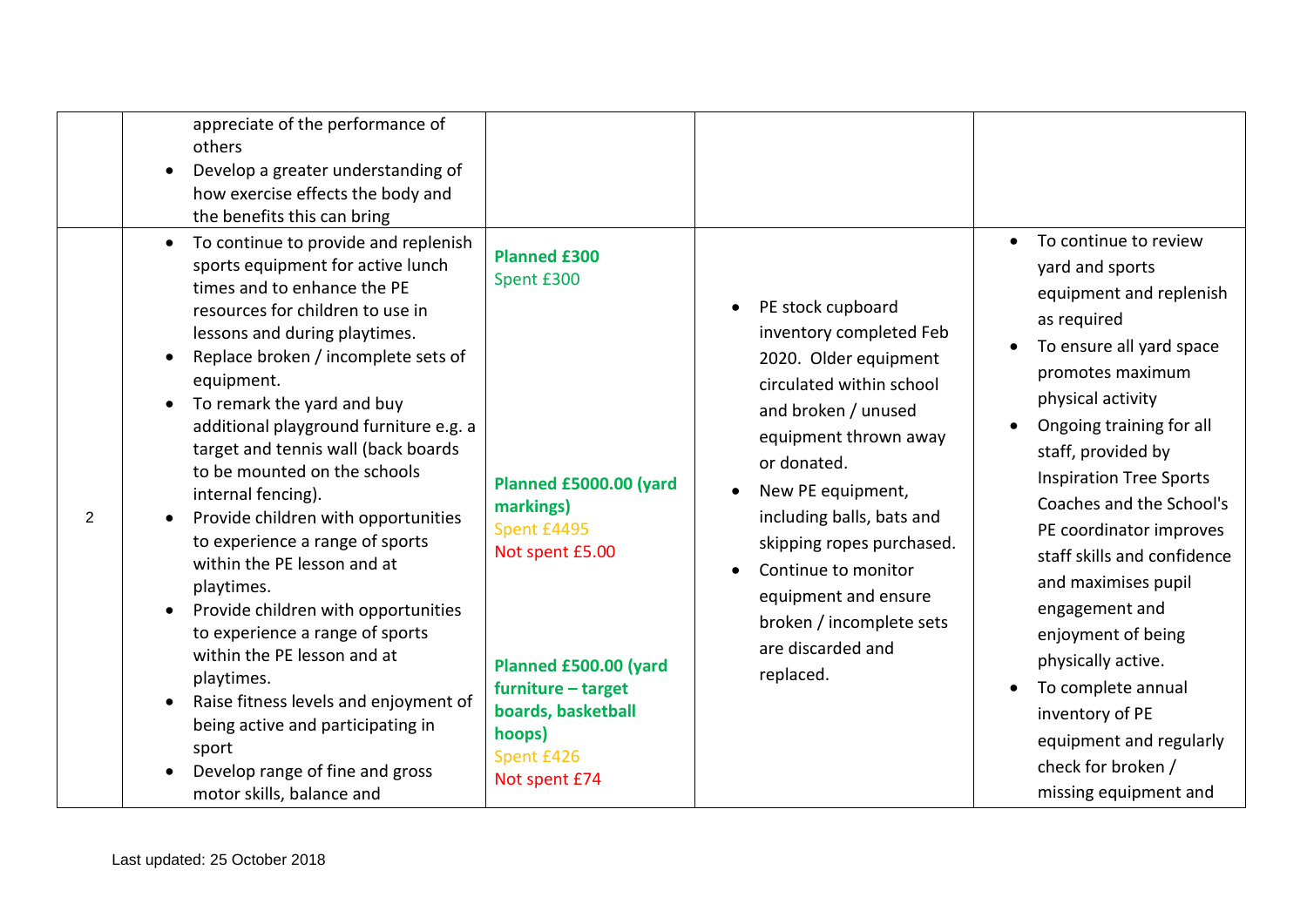|   | coordination required for<br>participating successfully in a range<br>of striking, invasion and track based<br>sports and games<br>Develop children's understanding of<br>the tactics and strategies required to<br>participate in a range of individual<br>and competitive sports<br>Develop an understanding of 'fair<br>play' and 'rules' as well as an<br>appreciate of the performance of<br>others<br>Develop a greater understanding of<br>how exercise effects the body and<br>the benefits this can bring |                                       |                                                                                           | repair or replace as<br>necessary.<br>PE cupboard labelled and<br>kept tidy - weekly check.<br>Staff to monitor children<br>accessing the equipment<br>and ensure they return<br>carefully. |
|---|--------------------------------------------------------------------------------------------------------------------------------------------------------------------------------------------------------------------------------------------------------------------------------------------------------------------------------------------------------------------------------------------------------------------------------------------------------------------------------------------------------------------|---------------------------------------|-------------------------------------------------------------------------------------------|---------------------------------------------------------------------------------------------------------------------------------------------------------------------------------------------|
| 3 | Subscription to the IGS sports league<br>$\bullet$<br>Develop opportunities for whole<br>school competition / team games<br>where children compete against each<br>other.                                                                                                                                                                                                                                                                                                                                          | Planned £2,000<br>Actual spend £2,000 | All pupils in KS2 take part<br>in sports leagues and<br>competitions organised by<br>IGS. | To continue with<br>subscription to IGS Sports<br>Leagues<br>To continue to organise<br>tournaments with                                                                                    |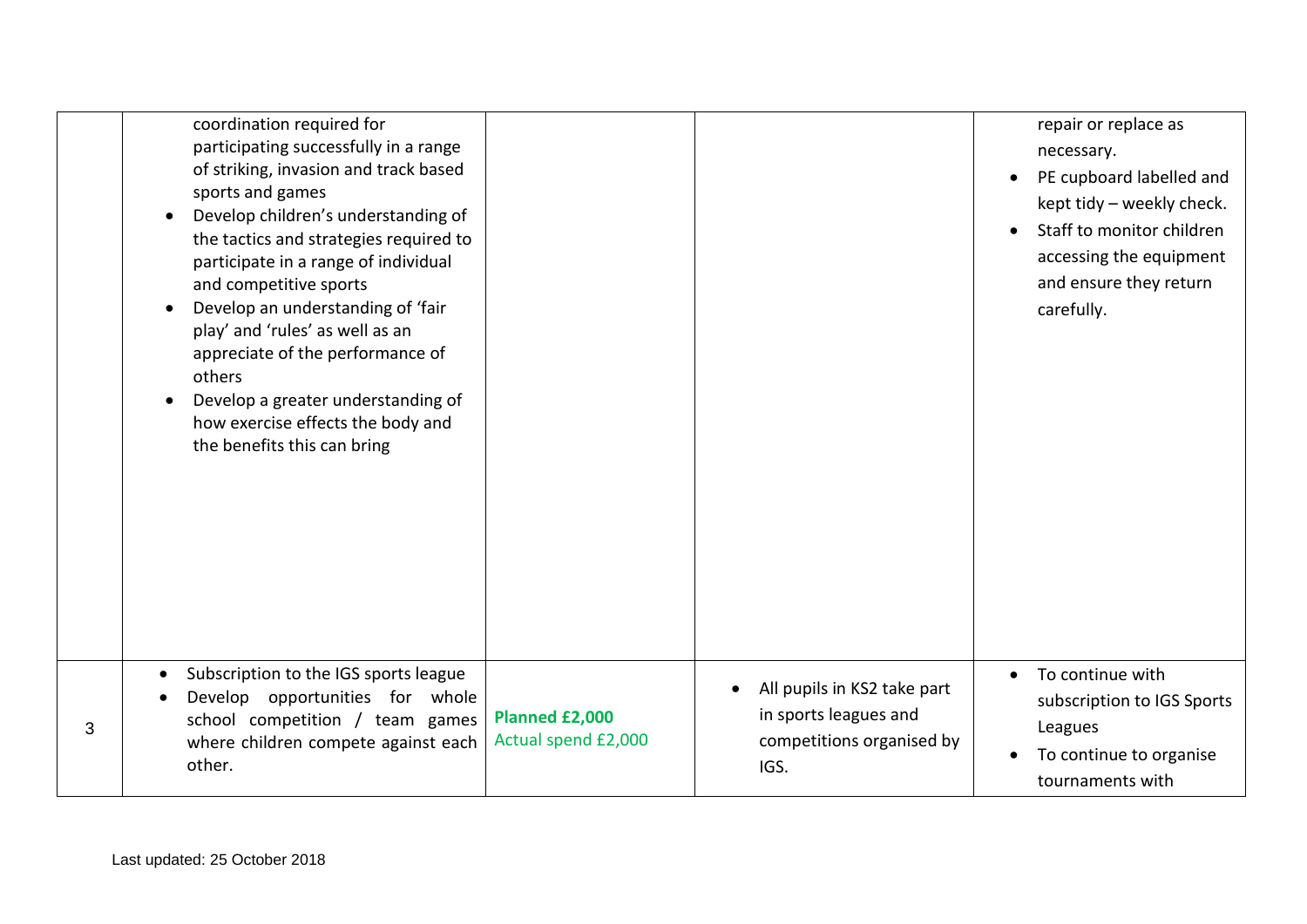| Sports Day to be run by<br>$\bullet$    | different year groups /  |
|-----------------------------------------|--------------------------|
| Sports UK coaches and                   | games with local schools |
| provide medals and                      | within the 2VLC.         |
| certificates in the award               |                          |
| ceremony.                               |                          |
| School football, cricket,<br>$\bullet$  |                          |
| cross country, rugby and                |                          |
| rounders tournaments                    |                          |
| between 2VLC schools                    |                          |
| during the course of the                |                          |
| year. Organised by School               |                          |
| and Ilkey Grammar as part               |                          |
| of the IGS Sports Leagues.              |                          |
| All children from $R - Y6$<br>$\bullet$ |                          |
| participate in a number of              |                          |
| games where they                        |                          |
| compete against their                   |                          |
| peers.                                  |                          |
| Parents to be invited to<br>$\bullet$   |                          |
| watch the whole school                  |                          |
| and their children take                 |                          |
| part in competitions within             |                          |
| school and with other                   |                          |
| schools within the 2VLC.                |                          |
| No involvement 2020-21 in               |                          |
| sports leagues due to Covid-            |                          |